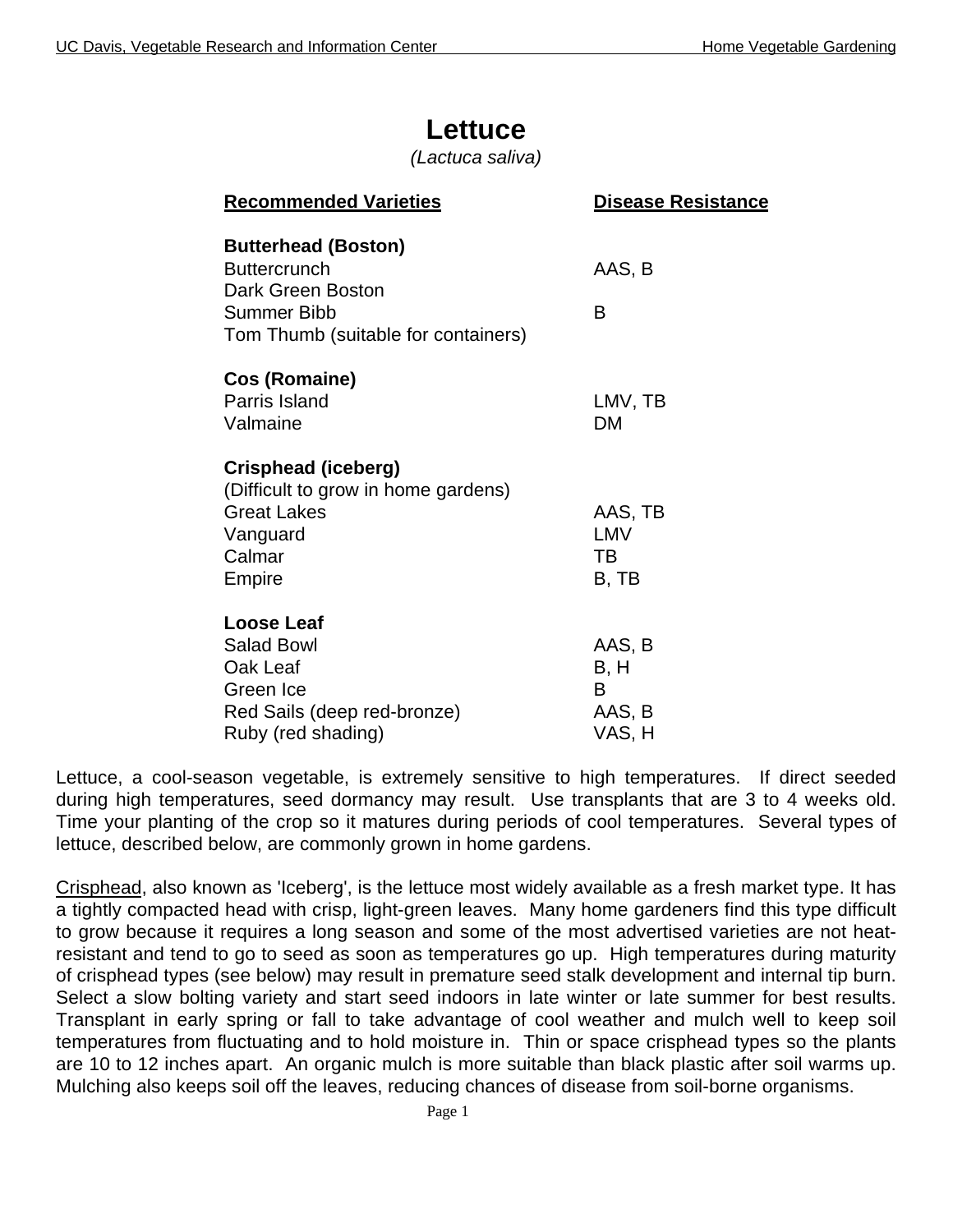Butterhead, or Bibb lettuce, is a loose-heading type with dark green leaves that are somewhat thicker than those of iceberg lettuce. Butterheads develop a light yellow, buttery appearance and are very attractive in salads. It may be started indoors for an even longer season. Bibb lettuce will develop bitterness readily if temperatures get too high. Romaine, also known as cos, is a fairly nutritious lettuce that deserves attention. It, too, is relatively easy to grow, forming upright heads with rather wavy, attractive leaves. Thin or space cos types to 6 to 8 inches apart.

Most gardeners who grow lettuce raise the leaf type, either with green or reddish leaves. This type is a fast-growing, long-lasting lettuce used for salads, sandwiches, and in wilted lettuce salads. Thin or space leaf types to 4 to 6 inches apart.

Cultivate carefully because lettuce is shallow-rooted. Use frequent, light waterings to encourage rapid growth, but do not overwater, because it can encourage root and leaf diseases. Overhead watering should always be done in the morning to give plants time to dry off. Mulches are helpful in maintaining soil moisture and keeping lettuce leaves off the ground.

Lettuce planted in very early spring should be given full sun so that the soil will warm enough for rapid growth. For long-season lettuces, plant so that crops such as sweet corn, staked tomatoes, pole beans, or deciduous trees will shade the lettuce during the hottest part of the day. Interplanting, i.e., planting between rows or within the row of later-maturing crops like tomatoes, broccoli, and Brussels sprouts, is a space-saving practice. Most lettuces are attractive in flower borders and in containers.

Lettuce is best planted in succession, or using different varieties that mature at different times. Thirty heads of iceberg lettuce harvested at once can present a major storage problem! Leaf and Bibb lettuces do well in hotbeds or greenhouses during the winter and in coldframes in spring and late fall.

Harvest heading types when they are firm, but not hard. Do not allow heads to become hard; it decreases flavor and other quality characteristics. Bibb lettuce is mature when the leaves begin to cup inward to form a loose head. The heads will never become compact. Cos or Romaine is ready to use when the leaves have elongated and overlapped to form a fairly tight head about 4 inches wide at the base and 6 to 8 inches tall. Crisphead is mature when leaves overlap to form a head similar to those available in groceries; heads will be compact and firm.

Harvest loose-leaf (nonheading) types when they reach full size. Use the older, outer leaves which contain high levels of calcium first. Correctly harvested and trimmed lettuce stores reasonably well in most refrigerators. Lettuce will keep about 2 weeks in the refrigerator. If lettuce is to be stored, harvest when dry but early in the day when water content of plants is high. Remove outer leaves but do not wash. Place in a plastic bag and store in the crisper drawer.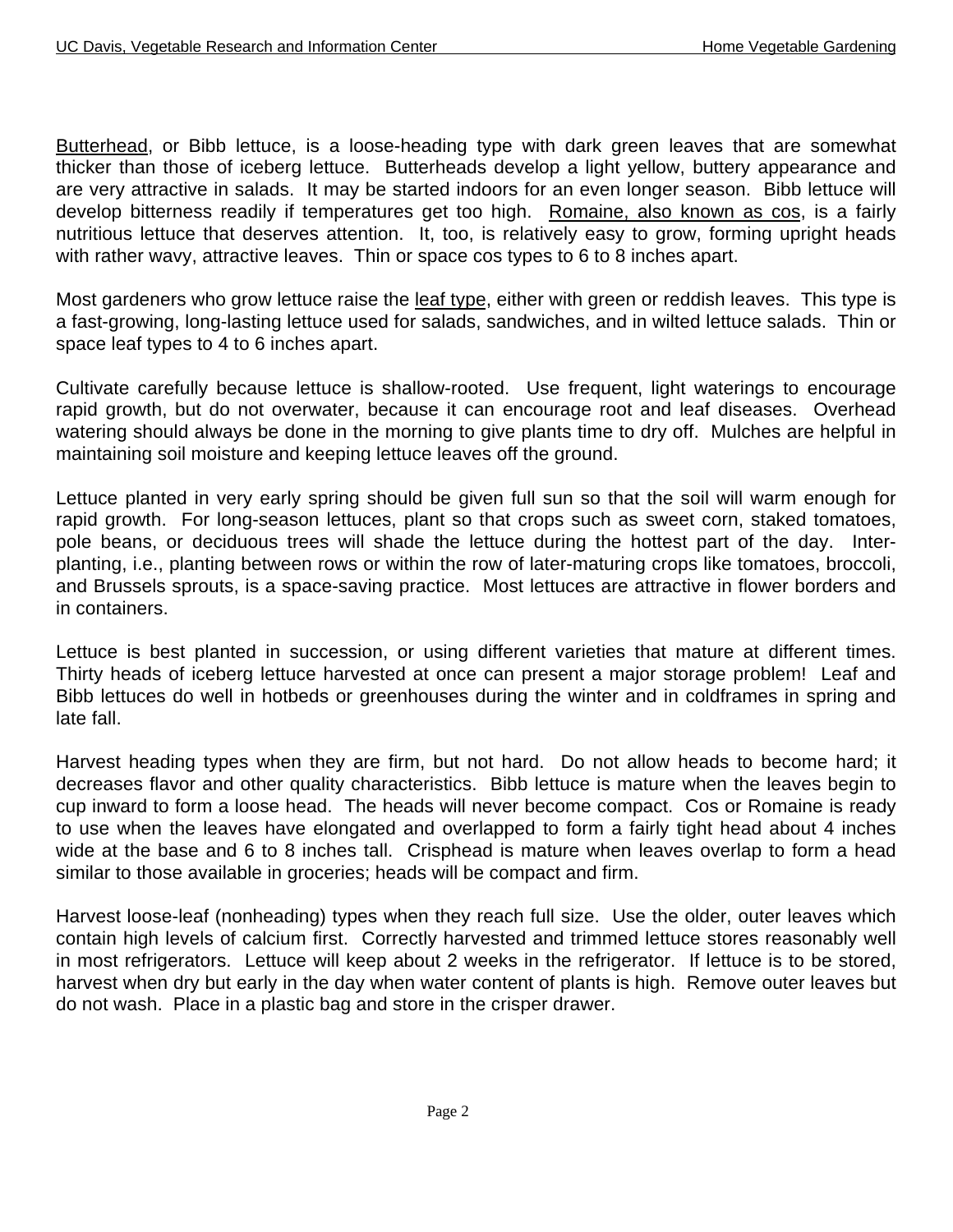## **Nutritional Value of Romaine Lettuce**

| 1/2 cup, shredded, raw |            |                 | %RDA(m)                  | %RDA(f) |
|------------------------|------------|-----------------|--------------------------|---------|
| 4                      | Folic acid | 38 mcg          | 19                       | 21      |
| 0.1 g                  | Vitamin C  | 7 <sub>mg</sub> | 12                       | 12      |
| 12%                    | Vitamin A  | 73 RE           | 7.3                      | 9       |
|                        |            |                 |                          |         |
| 4 mg                   |            |                 |                          |         |
| 0.5 <sub>g</sub>       |            |                 |                          |         |
| 0.7 g                  |            |                 |                          |         |
| 0.5 <sub>g</sub>       |            |                 |                          |         |
|                        |            |                 | <b>Primary Nutrients</b> |         |

## **Problem Diagnosis for Lettuce**

| <b>What the Problem</b>             | <b>Probable Cause</b> | <b>Comments</b>               |
|-------------------------------------|-----------------------|-------------------------------|
| <b>Looks Like</b>                   |                       |                               |
| Curled, distorted leaves.           | Aphids                | Use insecticidal soap.        |
| Stunted plants. Green, pink         |                       |                               |
| or black aphids on undersides       |                       |                               |
| of leaves, stems, or roots          |                       |                               |
| Seedling plants damaged by          | Corn earworm          |                               |
| caterpillars feeding in crown       | Armyworms             |                               |
| Plants may die.                     |                       |                               |
| Leaves have ragged holes.           | Loopers               | Use Bacillus thurengiensis    |
| Holes bored into heads of           |                       |                               |
| lettuce. Leaves devoured.           |                       |                               |
| Leaves skeletonized or              | Armyworms             |                               |
| almost totally destroyed.           |                       |                               |
| Small holes in leaves or            | Vegetable weevil      | Attacks radish, carrot,       |
| leaves heavily skeletonized         |                       | turnip also. Damage is        |
|                                     |                       | spotty. Adults do not fly.    |
| Inner leaves of head lettuce        | Hot weather           | Do not plant head lettuce are |
| black on edges                      |                       | for harvest in warmest        |
|                                     |                       | months.                       |
| Upper leaf surface has yellow       | Downy mildew          | Most prevalent under cool,    |
| to light green areas delineated     |                       | moist conditions. Remove      |
| damaged by leaf veins. Undersurface |                       | outer leaves at harvest.      |
| has soft. downy white growth.       |                       | Remove sources of             |
|                                     |                       | disease -- old lettuce        |
|                                     |                       | plants and wild lettuce       |
|                                     |                       | before planting Use           |
|                                     |                       | resistant varieties.          |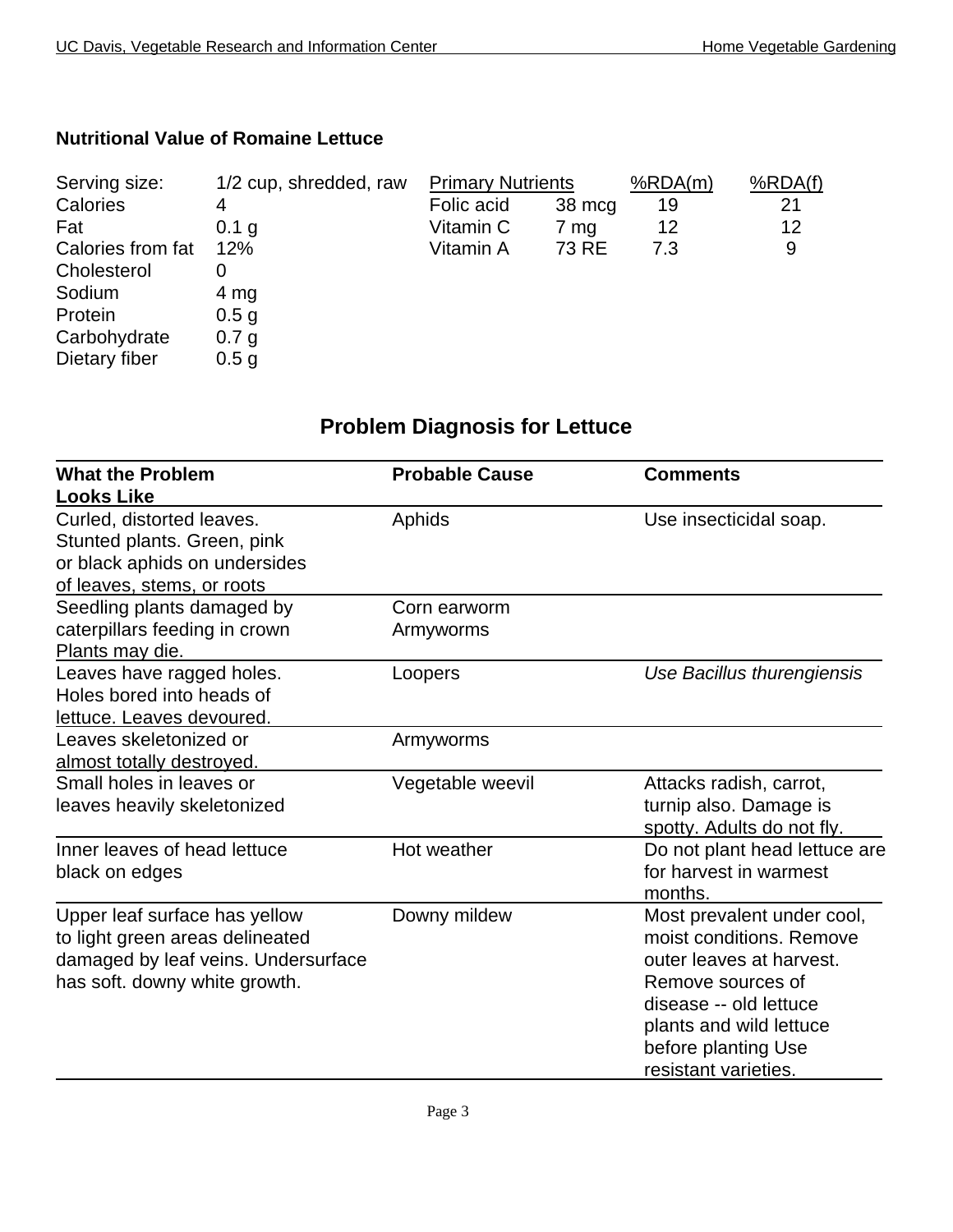| <b>What the Problem</b><br><b>Looks Like</b>                                                                                                   | <b>Probable Cause</b>                                                                                                   | <b>Comments</b>                                                                                                                                                                                                                                                                                                                                                                                        |
|------------------------------------------------------------------------------------------------------------------------------------------------|-------------------------------------------------------------------------------------------------------------------------|--------------------------------------------------------------------------------------------------------------------------------------------------------------------------------------------------------------------------------------------------------------------------------------------------------------------------------------------------------------------------------------------------------|
| Lower leaves, whole plant wilt<br>get slimy. Hard, black<br>sclerotia and white cottony<br>moldy growth under lower<br>leaves and plant crown. | Sclerotinia drop<br>a.k.a. lettuce drop<br>Caused by a fungus                                                           |                                                                                                                                                                                                                                                                                                                                                                                                        |
| Leaf veins lose green color<br>and appear enlarged. Leaves<br>appear puckered, ruffled.                                                        | Big vein<br>(a viroid disease)                                                                                          | Associated with fine-<br>textured, poorly drained<br>soil. Do not overwater.<br>Plant tolerant varieties.<br>Plant so that air temp<br>is $>60^{\circ}$ F because<br>symptoms are<br>less severe.<br>Remove sick plants.                                                                                                                                                                               |
| Edges of internal leaves<br>are brown and rotting.<br>Not visible from outside<br>of head.                                                     | Tipburn<br>Physiological disorder<br>due to calcium deficiency,<br>aggravated by high soil<br>fertility and high temps. | Avoid excess potash.<br>Keep nitrogen levels as<br>low as possible. Avoid<br>water stress. Keep calcium<br>adequate.                                                                                                                                                                                                                                                                                   |
| Leaves wilt temporarily, may<br>turn dark green or gray-green.<br>Smaller roots dead. Taproot in<br>cross section is yellow, red or<br>brown.  | Ammonia injury                                                                                                          | Common with urea fertilizer<br>and chicken manure. Keep<br>ammonium forms of nitrogen<br>out of seed row. Cool,<br>waterlogged soil is a problem.                                                                                                                                                                                                                                                      |
| Silvery leaves. Upper leaf<br>surface separated from rest<br>of leaf by water droplets                                                         | Frost Injury                                                                                                            | Sudden temperature drop<br>below freezing will injure<br>lettuce.                                                                                                                                                                                                                                                                                                                                      |
| Leaves faintly mottled.<br>Yellowed, stunted plants.                                                                                           | <b>Viruses</b>                                                                                                          | Plant virus-free seed, N.<br>available. After symptoms<br>occur, there is no<br>practical control. Aluminum<br>foil mulches may help prevent<br>infection by aphid and<br>leafhopper-transmitted<br>viruses. Plants showing<br>symptoms near harvest<br>are edible. Plants that show<br>symptoms early may produce<br>no or only small heads.<br>Remove infected plants.<br>Control weeds and insects. |